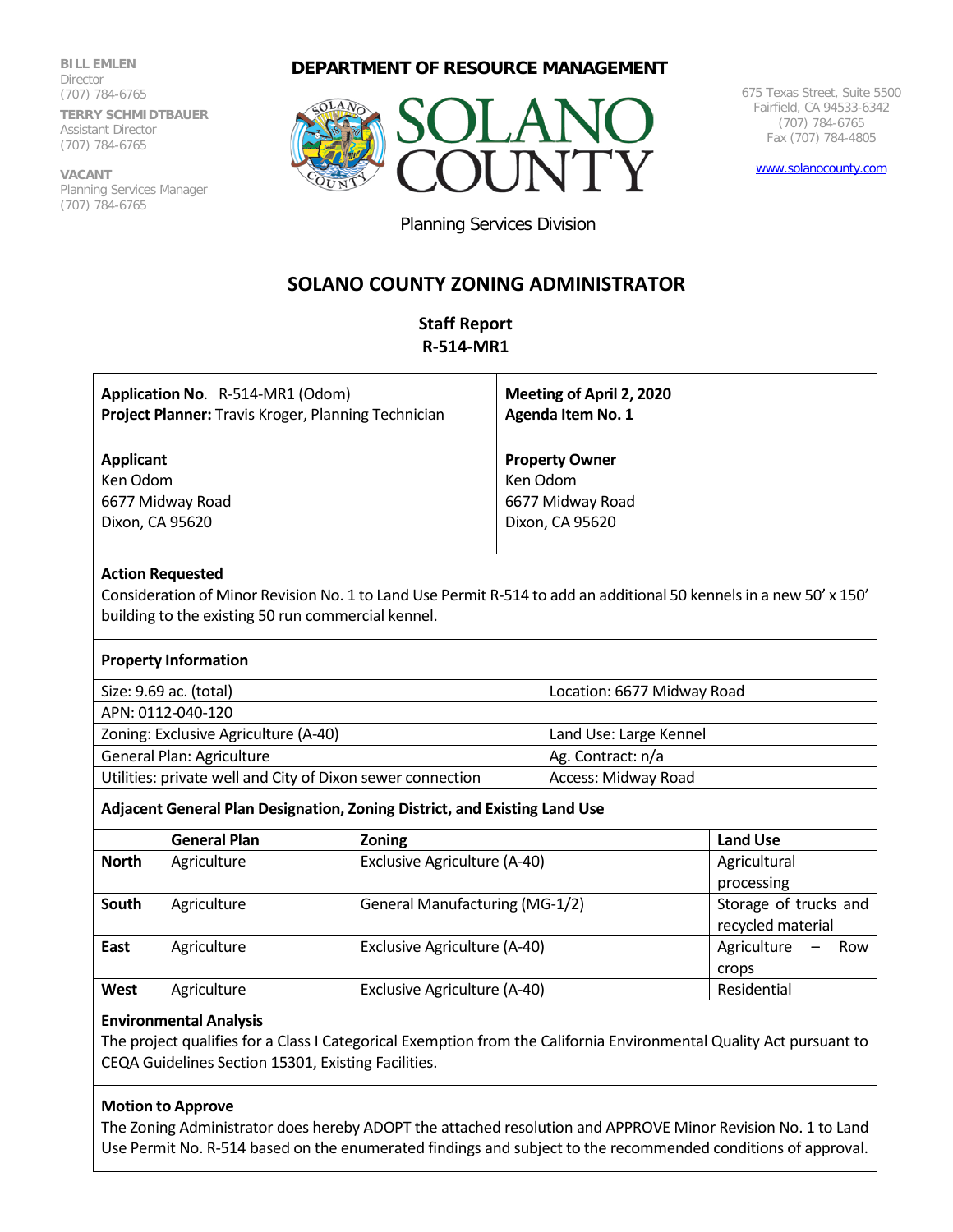#### **BACKGROUND**

The existing development on this parcel consists of a 50 run kennel permitted by Land Use permit R-514 and Building Permit R-8578 approved by the Solano County Planning Commission on April 5, 1971, a primary dwelling built at approximately the same time, a secondary dwelling permitted by Building Permit B2018-0262, a residential ground mount solar array permitted by Building Permit B2016-0839, a 348 square foot residential accessory structure permitted by Building Permit B2019-0017, and an existing unpermitted office structure to be removed as part of this project.

## **SETTING**

The subject property consists of 9.69 acres of land, fronting on Midway Road in unincorporated Dixon. The surrounding parcels are developed with a mixture of agricultural, general manufacturing and residential uses.

## **PROJECT DESCRIPTION**

The applicant has applied for a Minor Revision to Land Use Permit R-514 to construct a new 50' x 150' building with an office and an additional 50 dog runs, office, cattery, feed/supply room and a customer/staff restroom adjacent to the existing building to expand the total capacity from 50 dogs to 100. The existing unpermitted office structure will also be removed.

No other changes to the site or land use are proposed.

## **LAND USE CONSISTENCY**

The parcel is designated Agriculture by the Solano County General Plan Land Use Diagram. As indicated on the General Plan land use consistency table (General Plan Table LU-7) the Exclusive Agriculture (A-40) Zoning District is consistent with this designation.

The subject site is zoned Exclusive Agriculture (A-40). Within this district, a large kennel or cattery is allowed subject to Section 28.76.20(A) & (B)(1) of the Solano County Code. These general requirements address access, setbacks, waste management and avoidance of public nuisance.

## **ENVIRONMENTAL ANALYSIS**

The project qualifies for a Class I Categorical Exemption from the California Environmental Quality Act pursuant to CEQA Guidelines Section 15301, Existing Facilities.

Aerial images and permit history show that the parcel was originally developed with the existing kennel building and primary dwelling in the early 1970s, and a manufactured home, secondary dwelling and several accessory structures have been added since.

## **RECOMMENDATION**

Staff recommends that the Zoning Administrator **ADOPT** the mandatory and suggested findings and **APPROVE** Minor Revision No. 1 to Land Use permit R-514, subject to the recommended conditions of approval.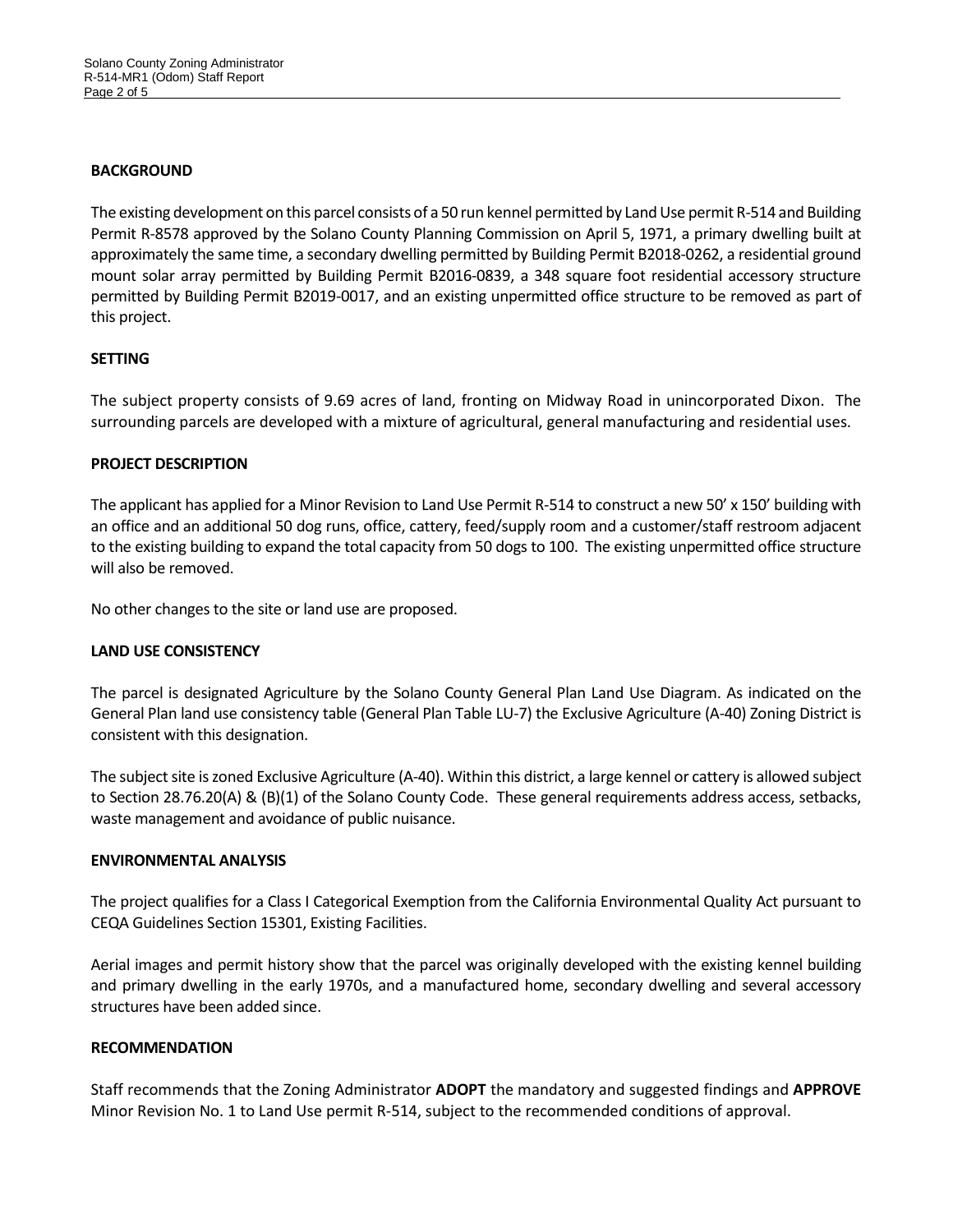#### **LAND USE PERMIT MANDATORY FINDINGS**

**1. That the establishment, maintenance or operation of the use or building is in conformity to the General Plan for the County with regard to traffic circulation, population densities and distribution, and other aspects of the General Plan considered by the Zoning Administrator to be pertinent.**

This project is located within an area designated Agriculture by the Solano County General Plan Land Use Diagram. The proposed use is a conditionally permitted use within the Exclusive Agriculture (A-40) zoning district. The Zoning of the property along with the existing use and proposed modifications is consistent with the General Plan.

**2. Adequate utilities, access roads, drainage and other necessary facilities have been or are being provided.**

The site is provided with water by an existing on-site private well and sewer service by an on-site sewage disposal system. Access is proposed via encroachment off Midway Road.

**3. The subject use will not, under the circumstances of this particular case, constitute a nuisance or be detrimental to the health, safety, peace, morals, comfort or general welfare of persons residing or working in or passing through the neighborhood of such proposed use or be detrimental or injurious to property and improvements in the neighborhood or to the general welfare of the County.**

As conditioned, the proposed large kennel and cattery use will not constitute a nuisance to surrounding properties, nor will it be detrimental to the health, safety, or welfare of County residents.

## **ADDITIONAL FINDINGS**

4. The project qualifies for a Class I Categorical Exemption from the California Environmental Quality Act pursuant to CEQA Guidelines Section 15301, Existing Facilities.

## **CONDITIONS OF APPROVAL**

#### **General**

- 1. The above use shall be established in accord with the application materials and development plans as submitted with Minor Revision No. 1 to Land Use permit R-514 filed December 2, 2019 and as approved by the Solano County Zoning Administrator.
- 2. The kennel will maintain a current Solano County Business License for as long as the business remains in operation.
- 3. Building Permits for the expansion proposed under this Minor Revision will be submitted within 1 year of approval of this application.
- 4. The as-built office structure will be removed within 1 year of approval of this Minor Revision.
- 5. Building Permit B2019-0017 for the existing as-built 348 square foot shed will be finalized within 1 year of this Minor Revision, or the structure removed.
- 6. Any further expansion to the business or additional development may require approval of a new Minor Revision to R-514.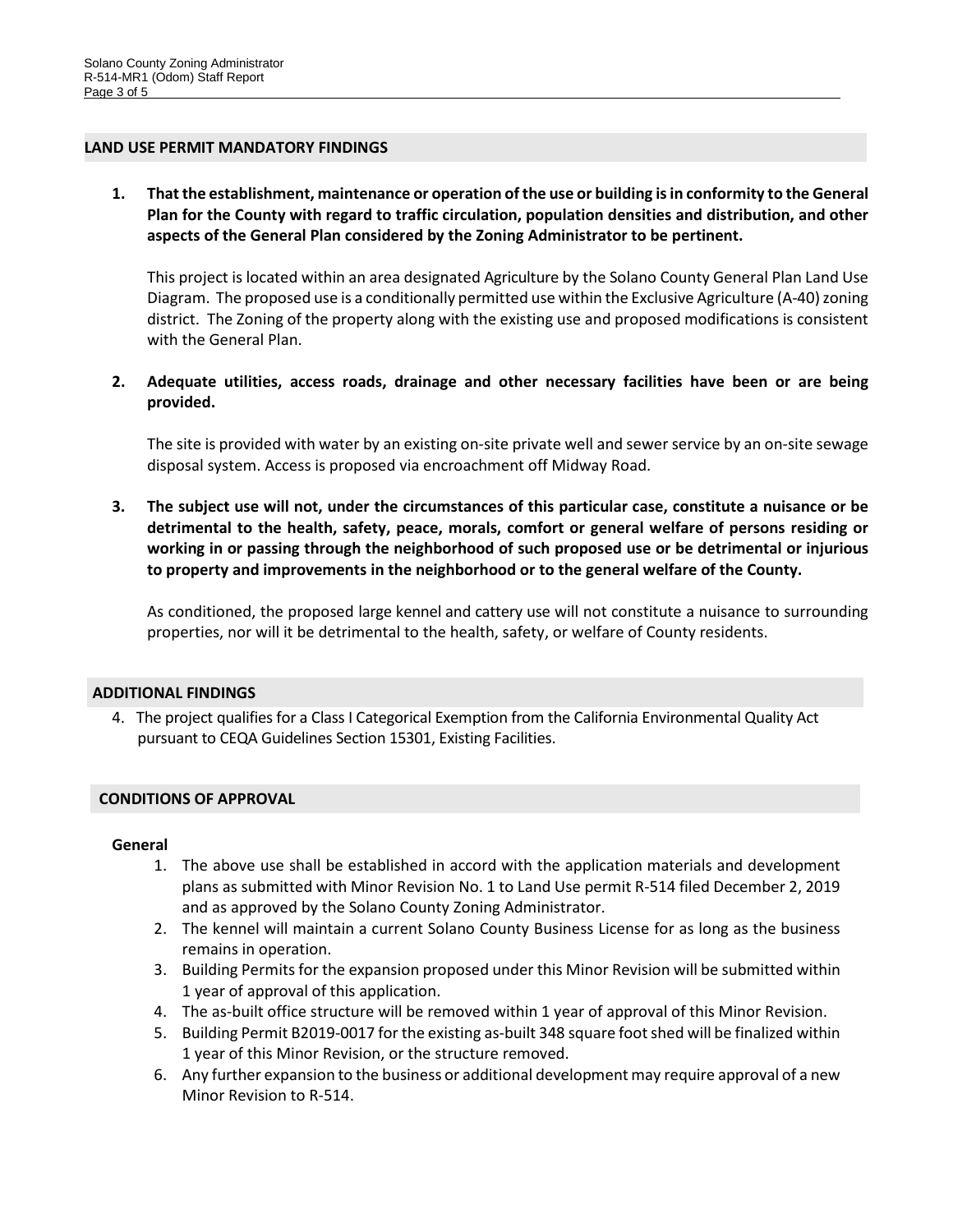## **Building and Safety Division**

- 7. While the following comments are not all inclusive, they will act as a guideline for the requirements for the construction of any buildings or structures on the site now and in the future. These comments are not required on the application plan for the Use Permit, but (4) sets of plans will be required to be submitted to reflect all of the requirements in the latest edition of the codes adopted by the State of California and Solano County at the time of a construction permit application. These requirements, as well as all other required code requirements, shall be reflected on all construction drawings submitted for permit through Solano County Building Division.
- 8. The Building and any site improvements shall be designed using the 2019 California Building Standards Codes including the mandatory measures found in the new 2019 California Green Building Code, Chapter(s) 1, 2, 3, 5, 6, 7, 8, and A5 for Voluntary Measures.
- 9. Prior to any construction or improvements taking place, a Building Permit Application shall first be submitted as per the 2019 California Building Code, or the most current edition of the code enforced at the time of building permit application. **"Any owner or authorized agent who intends to construct, enlarge, alter, repair, move, demolish, or change the occupancy of a building or structure, or to erect, install, enlarge, alter, repair, remove, convert or replace any electrical, gas, mechanical or plumbing system, the installation of which is regulated by this code, or to cause any such work to be done, shall first make application to the building official and obtain the required permit."**
- 10. Plans and Specifications shall meet the requirements as per Section 105 of the 2019 California Building Code. **"Construction documents, statement of special inspections and other data shall be submitted in one or more sets with each permit application. The construction documents shall be prepared by a registered design professional where required by the statutes of the jurisdiction in which the project is to be constructed. Where special conditions exist, the building official is authorized to require additional construction documents to be prepared by a registered design professional." Construction documents shall be of sufficient clarity to indicate the location, nature and extent of the work proposed and show in detail that it will conform to the provisions of this code and relevant laws, ordinances, rules and regulations, as determined by the building official."**
- 11. The fire district will reassess the site for fire life and safety requirements.

## **Dixon Fire District**

12. The proposed new 5,360 square foot building does not meet the definition of an Agricultural building per the California Building and Fire Code. Solano County Fire Code Amendments may require this building to have automatic fire sprinklers installed meeting NFPA 13 requirements.

## **Public Works Division**

13. Applicant shall apply for, secure and abide by the conditions of a Grading Permit for any grading on the property including, but not limited to, building site preparation, private access improvements, parking areas and walkways, as well as  $\frac{any}{any}$  onsite grading exceeding a total of 5,000 square feet.